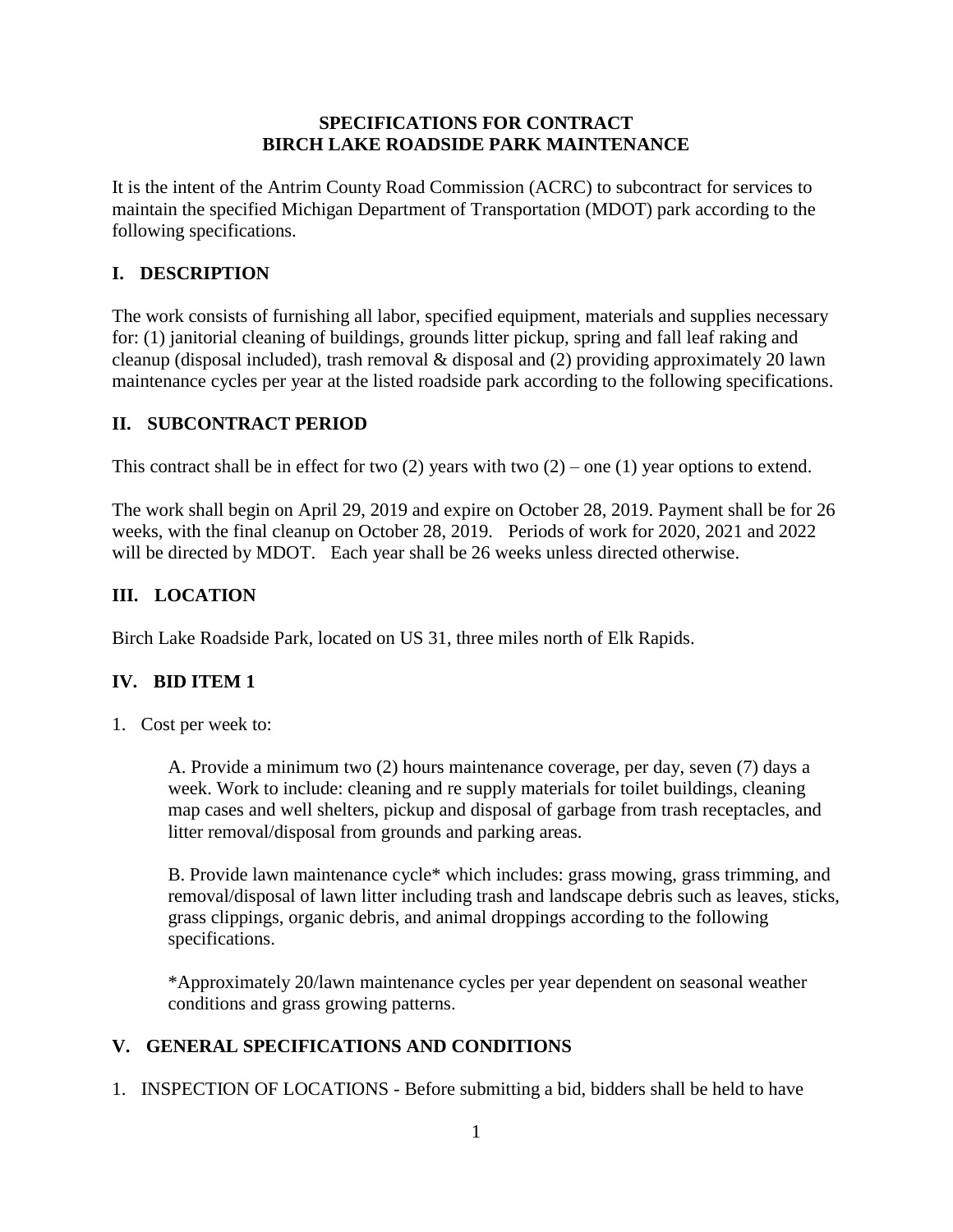examined the location specified herein where the work is to be performed, and become satisfied as to the existing conditions under which a contractor will be obliged to operate, that may affect the work under this contract. No allowance shall be made in this connection on behalf of the bidder and/or contract for any negligence on their part.

### 2. INSURANCE REQUIREMENTS - See pages 11 and 12.

### 3. AWARD CRITERIA

- A. Responsiveness to bid
- B. Cost
- C. Type and condition of equipment to be used in performing subcontract

4. AWARD - Upon notification of subcontract award by the ACRC, the contractor shall submit to the ACRC all required insurance certificates to the ACRC designated representative, and other documentation as may be requested or required hereunder. Bid number must be included on Certificate of Insurance. Upon their receipt and subsequent approval, the ACRC will forward to the contractor a written notice to proceed and an executed copy of the subcontract. Work shall NOT be started until such notice to proceed is received by the contractor and a pre-maintenance meeting, if determined necessary by ACRC, is held.

#### 5. PRE-MAINTENANCE MEETING

If determined necessary by ACRC, prior to starting any work on the contract, a meeting will be called by ACRC and/or MDOT to discuss contract provisions. The contractor shall be required to submit a complete list, by brand name, of all supplies to be used in fulfilling this subcontract. ACRC and/or MDOT reserves the right to accept or reject these items. The contractor's designated supervisor shall be identified at this meeting. A walk around the park grounds by the contractor, MDOT and ACRC representatives shall take place. Contractor is required to identify any existing damages to landscape items at this time.

#### 6. SUBCONTRACT ADMINISTRATOR

The ACRC Manager, or his designated representative, shall be the subcontract administrator herein referred to as the "administrator". The administrator or his representative will inspect work items, coordinate mowing with other activities, audit billings, approve payments, oversee schedules, and generally be responsible for overseeing the execution of the subcontract. Administrator: Peter Stumm, 231-587-8521

## 7. COORDINATION WITH OTHER ACTIVITIES

Landscaping, weed spraying, fertilization or other work performed by MDOT, ACRC, or other contractors may occur during the life of this subcontract, therefore, the contractor shall be responsible for contacting the subcontract administrator one (1) work day in advance of each lawn mowing cycle. No mowing will be allowed on Saturdays or Sundays unless prior approval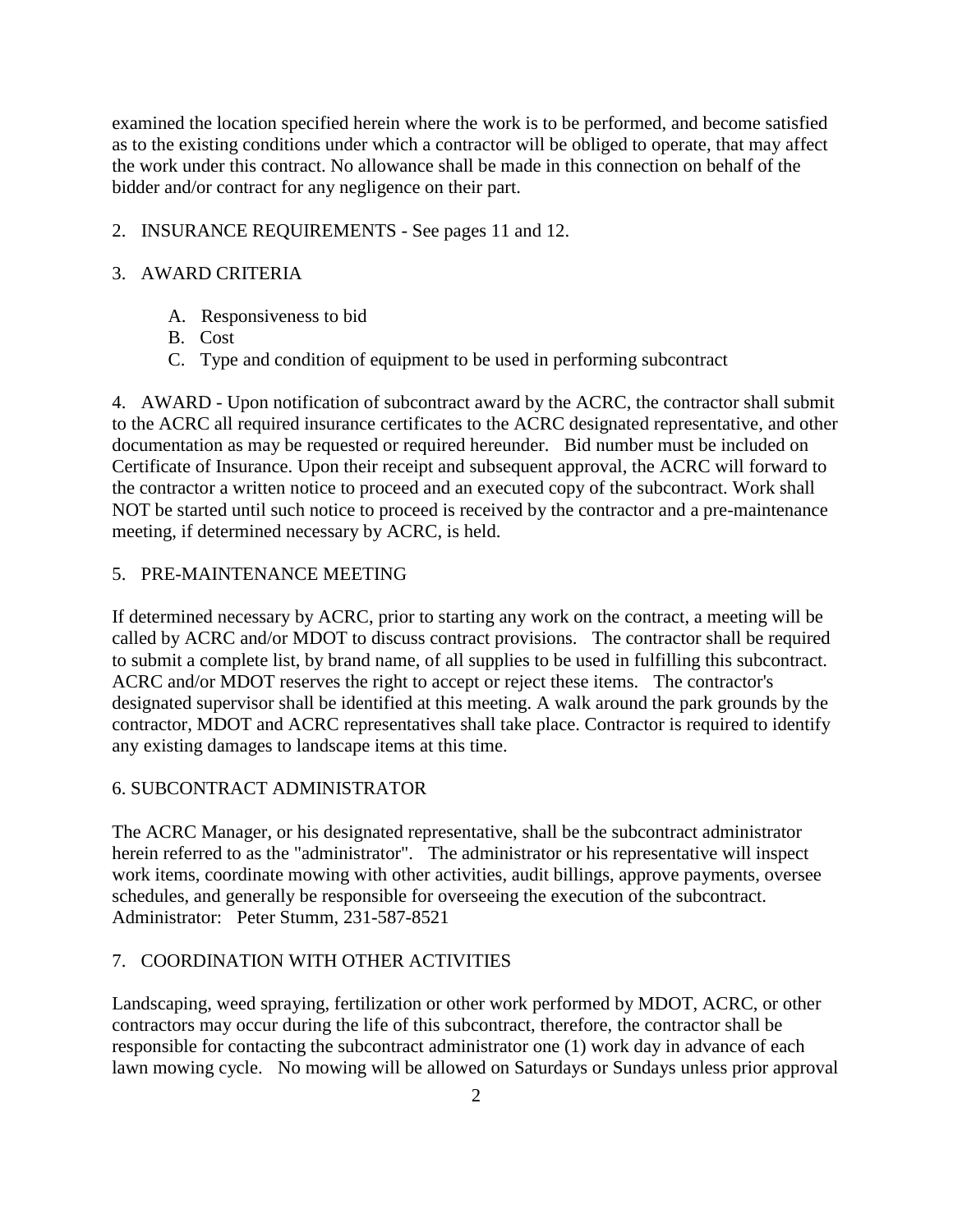is obtained from the subcontract administrator. No mowing will be allowed on holidays, or holiday weekends from 3:00 PM Friday until 8:00 AM Tuesday. The contractor shall perform work after coordination with the subcontract administrator on date specified unless inclement weather or wet conditions exist, at which time alternate arrangements shall be made with the subcontract administrator.

## 8. PAYMENT

A. All contractor work shall be accomplished per specifications herein to the satisfaction of the ACRC designated representative prior to payment for services.

B. The contractor shall furnish an invoice for services rendered every month and shall be sent to:

Antrim County Road Commission P.O. Box 308 Mancelona, Michigan 49659-0308

The billing shall reference the subcontract. ACRC will pay the amount monthly in accordance with the bid rate.

C. If all work is not done in accordance with specifications, payment will be withheld until corrected.

# 9. CONTRACTOR STATUS

The contractor and his/her employees at all times shall be considered an independent contractor and not ACRC or MDOT employees. As an independent contractor, the contractor's payment under this subcontract shall not be subject to any withholding for tax, social security, or other purposes; nor, shall contractor or his/her employees be entitled to sick leave, pension benefits, vacation, medical benefits, life insurance, or unemployment compensation or the like from MDOT or ACRC.

The contractor shall exercise all supervisory control and general control over all day-to-day operations of his/her employees including control over all workers duties. The contractor shall also be responsible for payment of all wages to employees, taxes and fringe benefits, and shall discipline employees, as needed including firing and hiring.

## 10. CANCELLATION OPTION

The ACRC reserves the right to cancel the subcontract by giving thirty (30) days written notice to the contractor. If cancellation is for default of contract due to non-performance, the subcontract may be cancelled without notice.

The contractor may cancel the contract by giving ACRC thirty (30) days written notice of such intention.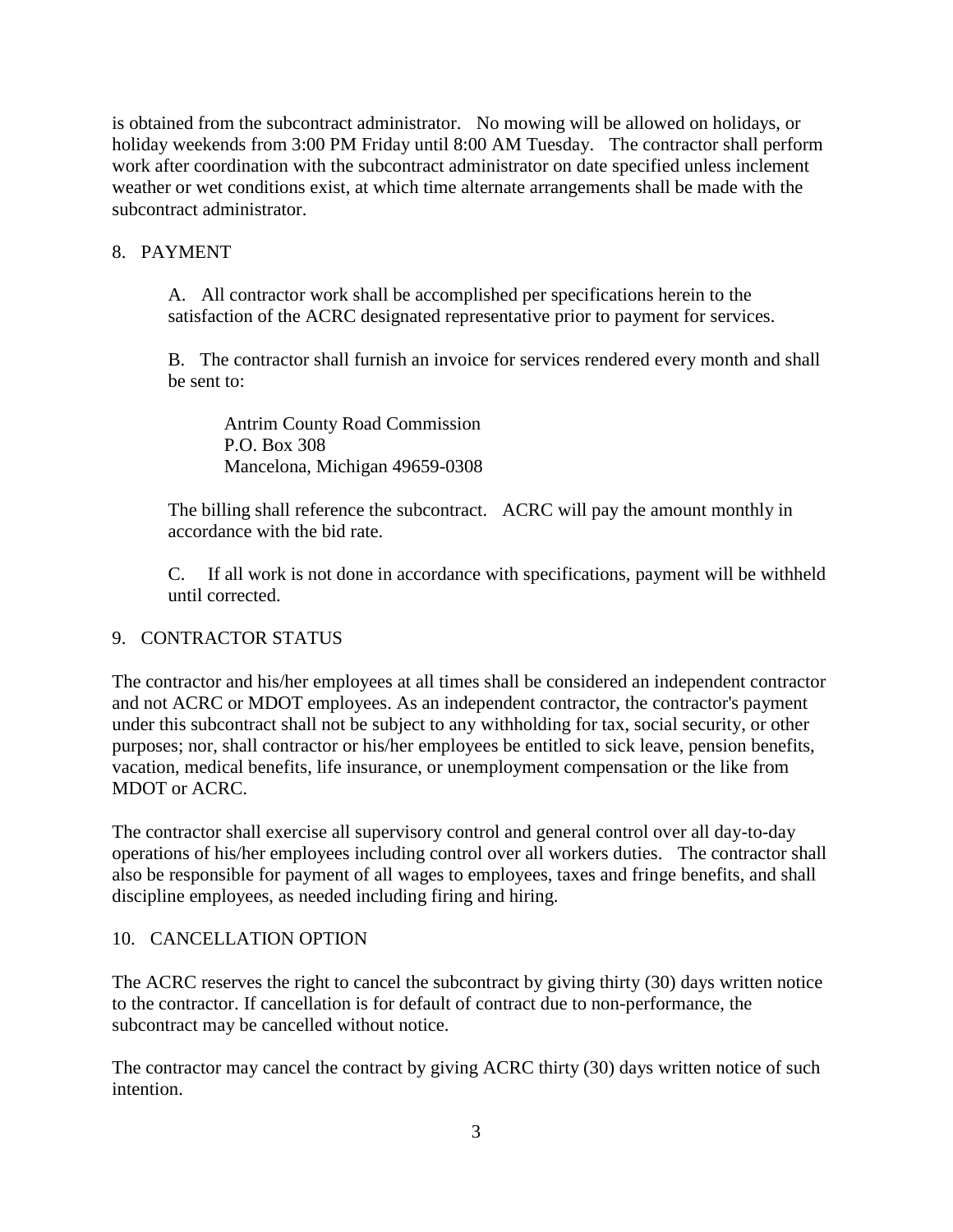All notices are effective upon date of mailing.

## 12. DEFAULT

Non-acceptable conditions - Should a daily inspection by the administrator's representative reveal that the contractor's work results in any non-acceptable maintenance condition:

1. The subcontract administrator at the time of the first circumstance shall call for a meeting with the contractor to review the condition.

2. Should a second non-acceptable condition develop, a second meeting will be held. A letter of warning will follow.

3. Should a third non-acceptable condition develop, a written notice of termination will be sent to the contractor.

In the event of such termination, ACRC may deem appropriate to perform services similar to those so terminated. The contractor shall be liable to the MDOT for any excess costs for such services. The contractor shall not be liable for any increased cost if failure to perform the subcontract arises out of any cause beyond his/her control and without his/her fault or negligence.

## 13. CHANGES AND/OR CONTRACT MODIFICATIONS

The ACRC reserves the right to increase or decrease services, or to make any changes necessary, at any time during the duration of this subcontract, or any negotiated extension thereof.

Price adjustments due to any of the foregoing changes shall be based on a pro-rated basis based on this bid/subcontract. Prices for extra work requested during this subcontract which are not part of this subcontract will be negotiated at the time of occurrence.

Changes of any nature after the award, which reflects an increase or decrease in requirements of costs shall require a written advice of change to be issued by ACRC. SUCH CHANGES, IF PERFORMED IN ADVANCE OF ACRC APPROVAL, MAY BE SUBJECT TO DENIAL AND NON-PAYMENT.

#### 14. QUESTIONS

Questions relative to this bid shall be directed to either Burt Thompson or Peter Stumm at 231- 587-8521.

## 15. LAWS, ORDINANCES &~ REGULATIONS

#### $\Omega$

The contractor shall keep himself/herself fully informed and shall comply with all local, state and federal laws, ordinances and regulations.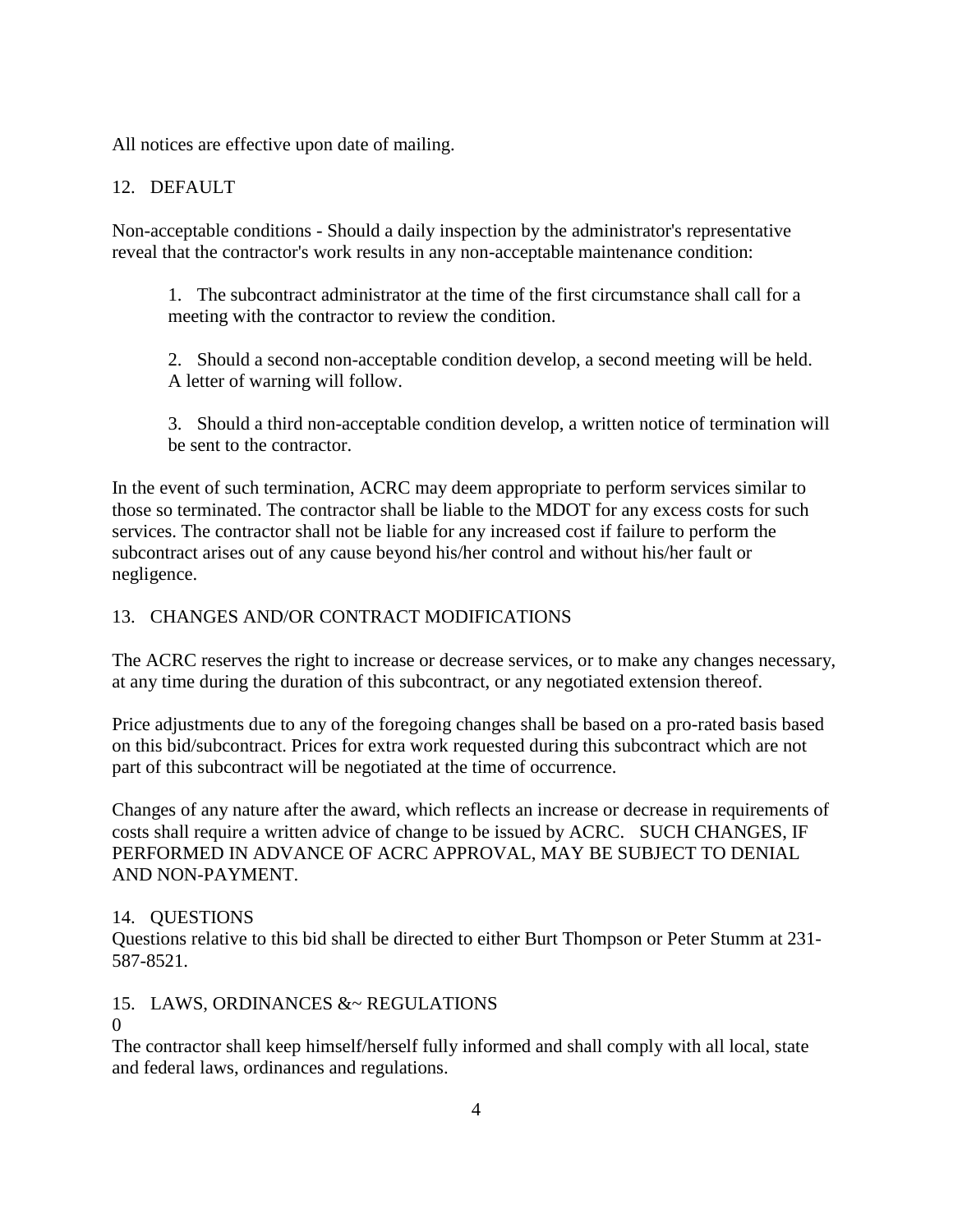### 16. PERMITS AND LICENSES

Any permits, licenses, certificates or fees required for the performance of the work, shall be obtained and paid for by the contractor.

### 17. INDUSTRY RULES AND CODES

All work shall be done in compliance with the applicable rules of the industry which shall be considered as included on these specifications, shall comply with all local and state codes, and be approved by MDOT prior to use.

## 18. PROTECTION OF PROPERTY

The contractor shall be responsible for protecting and preserving from damage any and all facilities, public and private, which are adjacent to the areas where work is being performed.

### 19. DAMAGES

The contractor shall be held liable for all damage done to fixed objects such as signs, posts, buildings, and all vegetation including turf, trees shrubs, and desirable natural growth. Damage shall include among other things: skinning, scraping, limbing or gouging of trees or shrubs, and rutting, scalping or tearing turf. Costs associated with damages caused by the contractor to plant material will be assessed based on current M.F.P.A. Michigan Tree Evaluation guidelines.

All turf damage repairs shall be made by the contractor in accordance with Sections 816 and 917 of the 2012 Standard Specifications for Construction, as herein specified. Only friable topsoil shall be used to fill any depressions, ruts, etc., prior to seeding. Seeding will only be allowed during the seasonal limitations periods.

All other property damage will be assessed for actual replacement costs including labor, materials and equipment.

Contractor shall be billed for all costs related to damages caused by his/her operation.

#### 20. EQUIPMENT AND MATERIALS, INSPECTION AND LIABILITY

The administrator shall have the right to inspect all equipment and materials which is to be used in carrying out the terms of this contract. Any such equipment or materials which do not comply with local, state and federal codes or with this subcontract may be rejected by ACRC.

#### 21. SAFETY EQUIPMENT, PROPER CLOTHING AND APPEARANCE

All personnel working on the grounds shall be responsible for wearing safety equipment as per MIOSHA requirements. Proper clothing such as shirts, long pants, eye protection, and work boots shall be worn at all times. All personnel shall maintain a clean and neat appearance.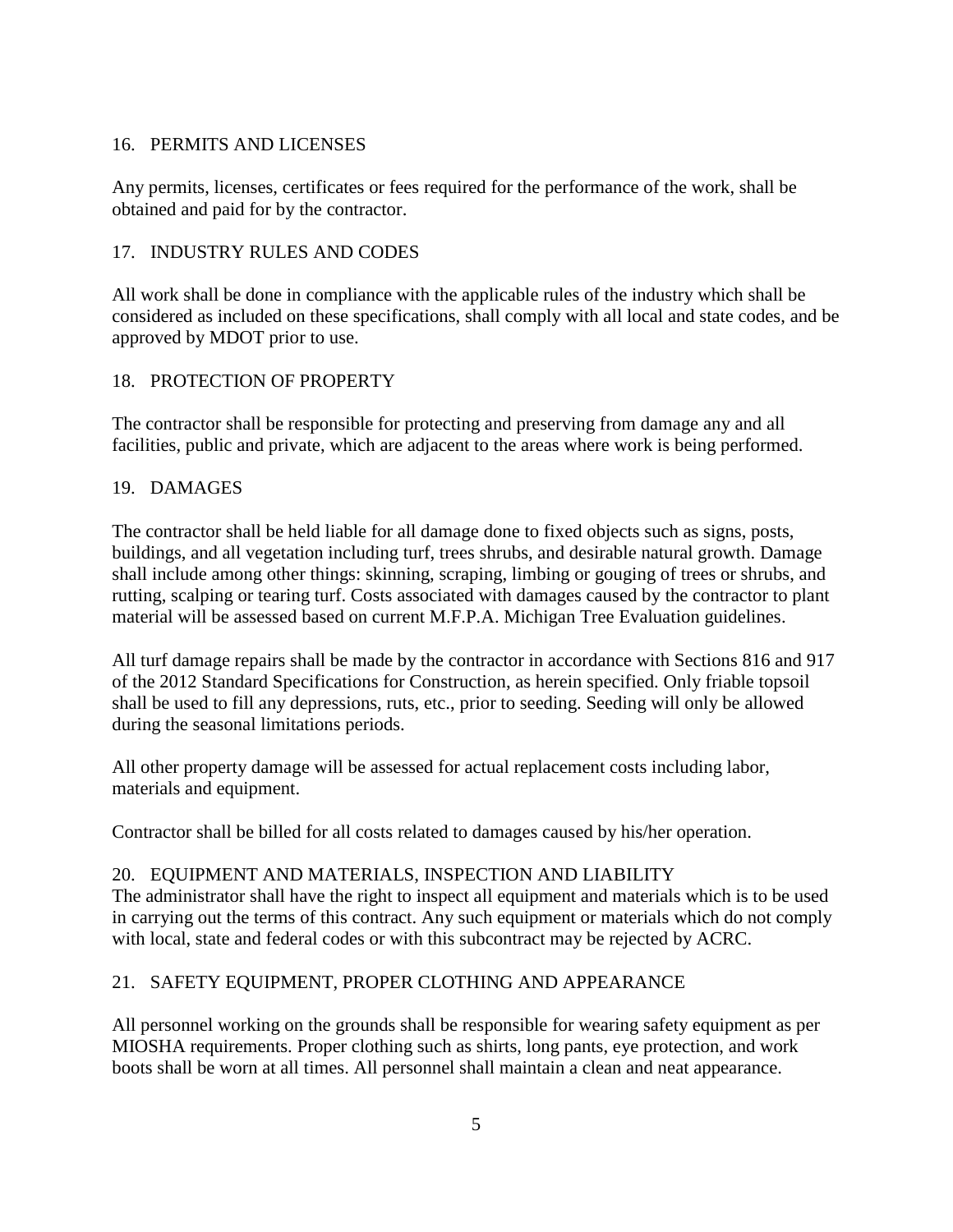### 22. ACCIDENTS

Any accidents on the premises shall be reported immediately to the subcontract administrator or his representative at the following numbers: 231-587-8521 off hours cell phone numbers will be provided.

### **VI. SCOPE OF WORK AND SEPARATION OF RESPONSIBILITIES**

### 1. CONTRACTOR GENERAL RESPONSIBILITIES AND REQUIREMENTS

The contractor shall be responsible for the satisfactory and complete execution of the work in accordance with the true intent of these specifications. He/she shall provide, without extra charge, all incidental items required as a part of the work even though not particularly specified or indicated.

The contractor's responsibility is to protect the Department's property at all times and to use only such materials and treatments as will enhance the appearance of the grounds.

### THE USE OF PESTICIDES BY THE CONTRACTOR IS PROHIBITED FOR ANY OF THE WORK TASKS INCLUDED IN THIS SUBCONTRACT.

No equipment, materials or supplies may be stored on MDOT property.

No attendant vehicles will be allowed on the lawn.

No advertising depicting the contractor's business may be displayed at the roadside park.

#### 2. CONTRACTOR TO FURNISH

#### A. All transportation.

B. All supplies used by the public and materials necessary for cleaning. Supplies shall include, but are not restricted to: Sanitizer, bowl cleaners, toilet tissue, vandalism remover, detergent, disinfectants, scrub brushes, buckets, insect spray, plastic 55 gallon and/or 30 gallon barrel liners. A complete list of products by brand name shall be given to the subcontract administrator at the pre maintenance meeting. All supplies must be approved by ACRC and Material Safety Data Sheets (MSDS) provided.

C. All lawn maintenance equipment and supplies necessary for maintaining grounds. Equipment shall include, but not restricted to: gasoline powered mowers, gasoline powered string trimmers, gasoline powered blowers, brooms and leaf rakes. The equipment furnished by the contractor must be in good repair and shall be maintained so as to produce a clean, sharp cut to grass at all times. All mowing equipment will be adjustable so that the heights of cut can be a minimum of two and one-half inches (2.5"). The contractor shall have enough equipment and personnel to complete each mowing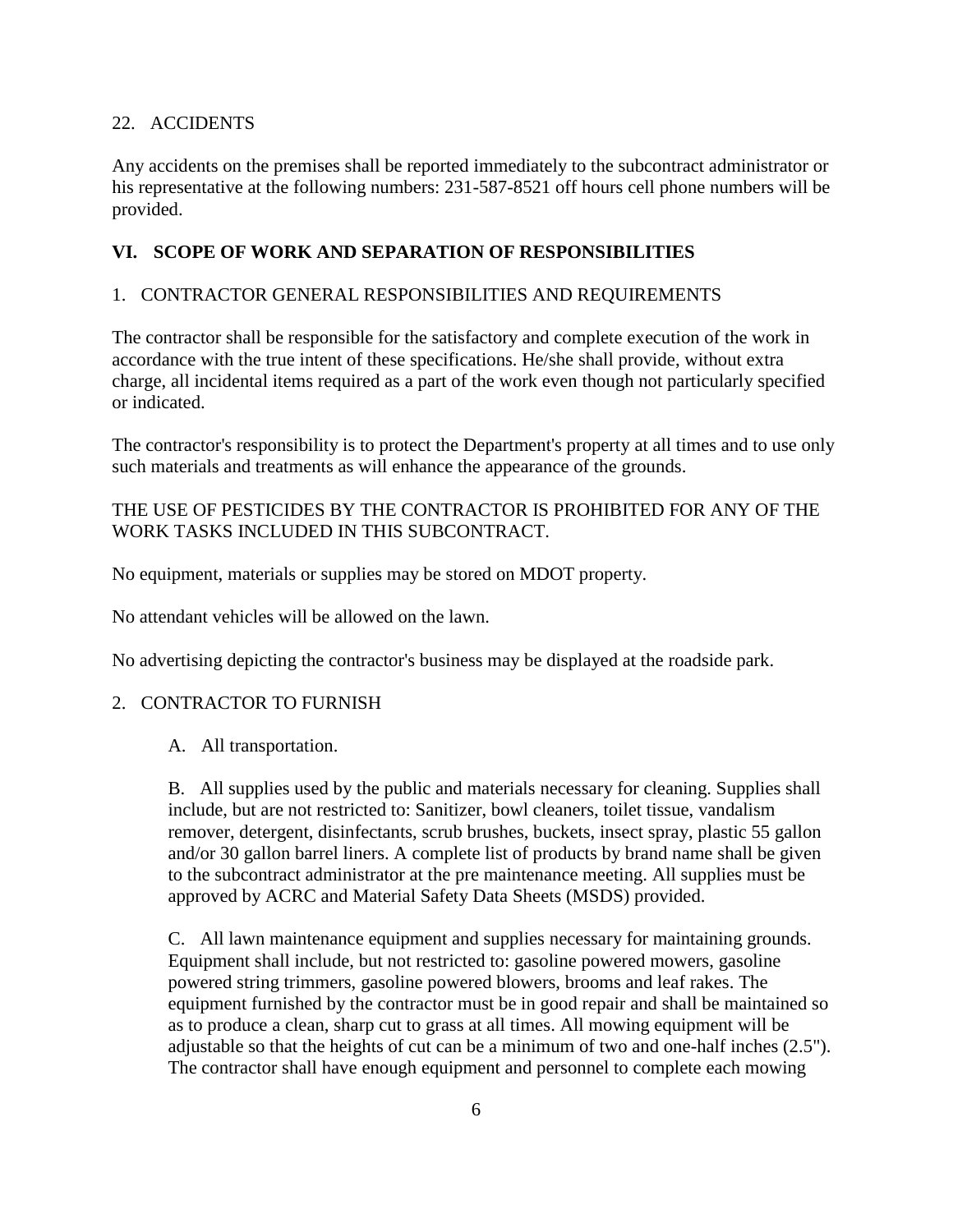cycle.

Under no circumstances shall the ACRC or MDOT be responsible for any theft, vandalism or damage to the contractor's equipment due to obstacles encountered during the work to be performed under this contract.

D. Refuse pick up and disposal. ACRC will provide 55 or 30 gallon trash containers in the picnic areas of each park. The contractor is responsible for providing trash container liners, emptying each container on a daily basis and hauling and disposing of refuse at a registered Class II landfill.

Contractor shall provide proof of licensed Class II landfill disposal to the subcontract administrator. Full trash bags may not be kept in the park for more than 24 hours.

E. Spot painting. Paint or stain supplied by ACRC may be needed to cover graffiti on buildings. Contractor is responsible for applying the paint or stain in a timely, professional manner. Contractor shall post signs warning visitors of wet paint or stain.

#### 3. MDOT AND/OR ACRC TO FURNISH

A. Maintenance of:

Building structures and fixtures. Contractor shall notify ACRC immediately of needed repairs and/or replacements. Water pump Trees & plants, placement, planting, trimming or removal. Fences - including rustic type within grounds. Septic tank pumping. Lawn fertilization and weed control. Picnic tables such as refinishing, repair and removal. Trash cans.

B. Chemicals and Stains

Vault toilet chemicals to be used by the contractor shall be supplied by ACRC. The contractor is responsible for following label directions for proper use. Contractor shall pickup the chemicals at ACRC designated location. Stains for graffiti covering shall be supplied by ACRC. The contractor is responsible for picking up stain or paint and applying it in a professional manner.

#### **VII. TECHNICAL SPECIFICATIONS**

1. TOILET BUILDING - DAILY (Clean toilet building including floors, stools, seats, walls, and refill toilet tissue prior to 10:00 AM).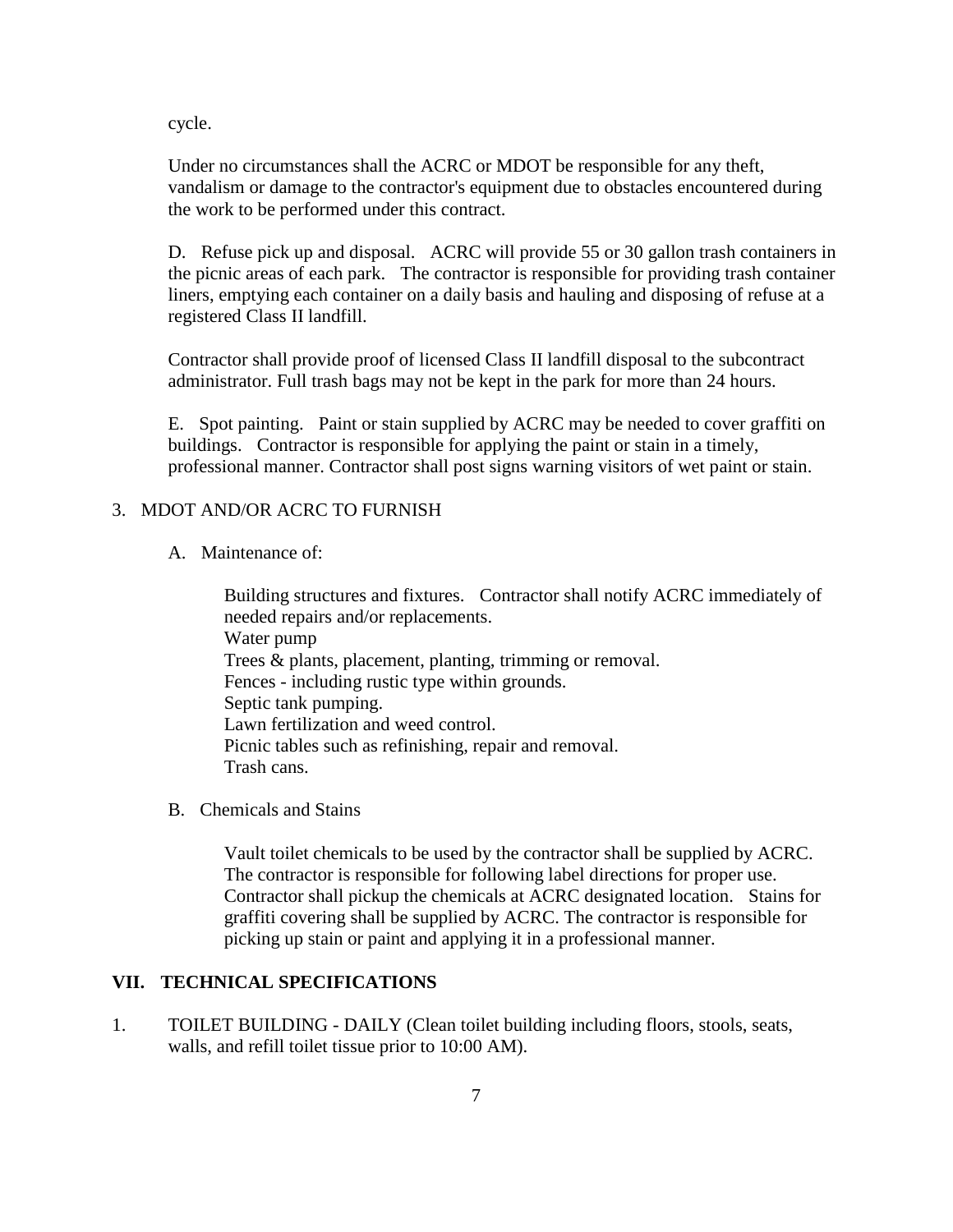- a. Close building to public
- b. Wear latex gloves
- c. Clean cobwebs from inside and outside of building
- d. Spray to control insects when needed
- e. Sweep the floor
- f. Either remove or cover toilet paper to keep dry during cleanup
- g. Wash inside walls with detergent-disinfectant
- h. Clean and disinfect toilet seat, lid, and stainless steel flange with detergent disinfectant. Apply solution liberally, allow to dwell 5 minutes
- i. Rinse walls, toilet lid, toilet seat, and flange with clean rinse water
- j. Mop floor with detergent-disinfectant
- k. Cover writing from walls with stain or paint provided by ACRC
- l. Resupply toilet paper
- m. Report any damages or problems to ACRC subcontract administrator.

### 2. GROUNDS - DAILY

- a. Pick up litter including animal droppings from grounds and parking area
- b. Empty trash barrels and remove contents to a licensed Class II landfill
- c. Furnish and replace plastic bag-barrel liners
- d. Remove/disposal of ashes and cleanup picnic grills, concrete slabs, wipe off picnic tables with detergent-disinfectant and rinse

### 3. MAP CASE - DAILY

- a. Clean plexiglass with soap and water only do not scratch plexiglass
- b. Remove any notices that have been placed by individuals or businesses that are not official MDOT materials
- c. Remove cobwebs in and around structure
- d. Sweep concrete around display structure
- e. Remove graffiti on stained surfaces

#### 4. WELL SHELTER - DAILY

- a. Clean the hand pump (or faucet/basin if present).
- b. Clean concrete slab and pump base.
- c. Remove cobwebs from wood structure.
- d. Remove graffiti from stained surfaces.

#### 5. BUILDINGS - WEEKLY

- a. Scrub concrete floor with stiff swivel scrub brush and detergent-disinfectant. Rinse floor thoroughly.
- 6. BUILDINGS FREQUENCY MAY VARY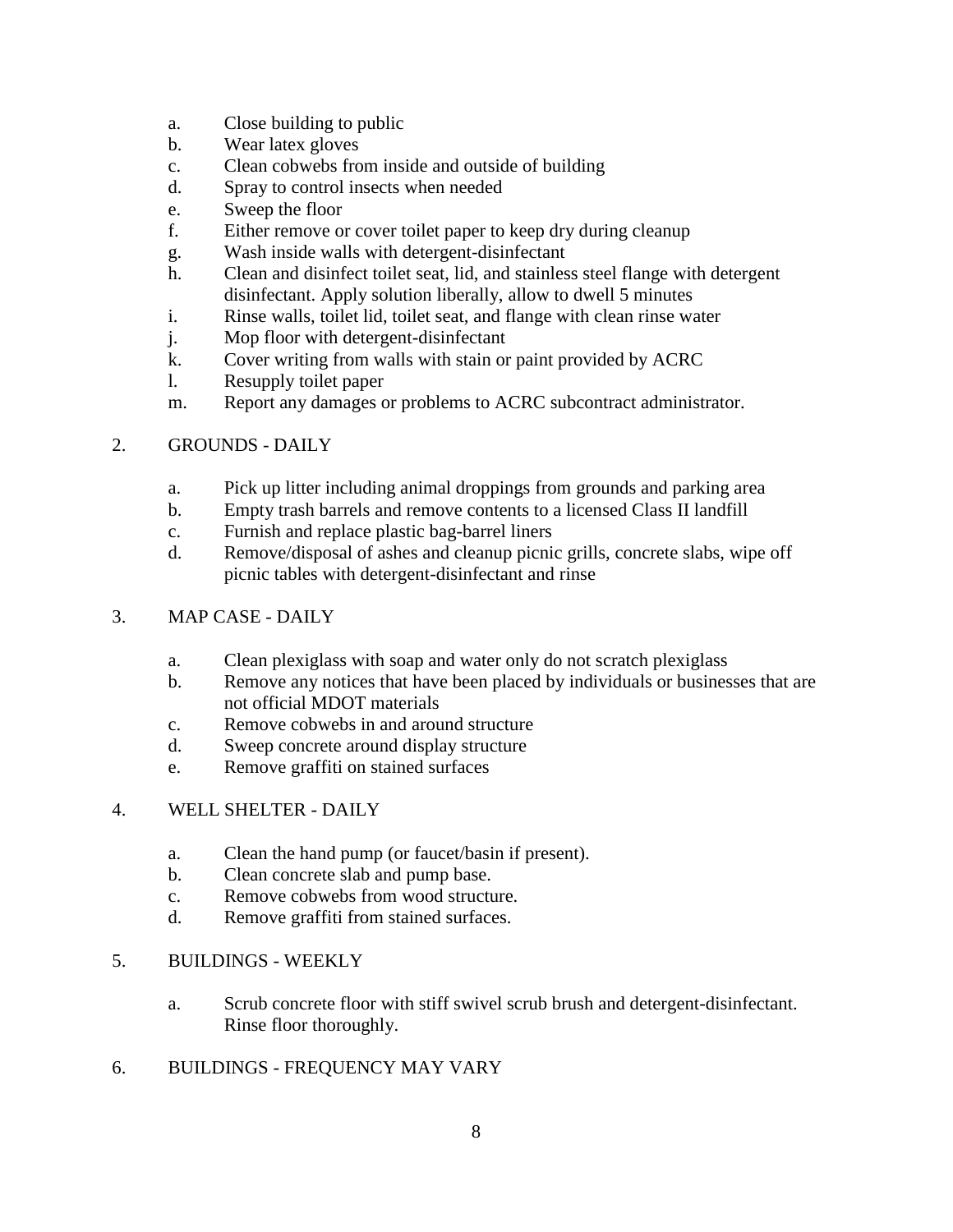a. Add vault toilet chemicals. For optimum results, contractor shall follow frequency and amount of product needed according to ACRC subcontract administrator's direction.

## 7. PRE-MOWING REQUIREMENTS

- a. Prior to starting lawn maintenance, the contractor shall contact the subcontract administrator or his representative for approval.
- b. Prior to mowing, contractor responsible for picking up trash, leaves, or other landscape debris on grounds and removing from site at contractor's expense.

#### 8. MOWING (APPROXIMATELY TWENTY (20)\* CYCLES PER YEAR) \* The number of mowing cycles are subject to increase or decrease depending on seasonal weather conditions.

- a. Grass shall not be mowed until it reaches the height of five (5) inches, and shall be mowed to the minimum height of 2.5 inches. Each mowing cycle shall be approved by ACRC prior to start up.
- b. All elements of the lawn maintenance cycle shall be completed the same day they are started. No partial mowing will be allowed unless the weather forces delays. If rain or wet turf conditions exist, the contractor shall finish the cycle as soon as favorable conditions exist.
- c. Contractor shall use discretion when mowing near the public. The mowing shall begin on vacated grounds first, then continue so as not to inconvenience the visitors. The safety of visitors shall not be jeopardized in order to complete the mowing cycle.
- d. Move picnic tables for mowing turf areas where tables do not sit on hard surfaces. No line trimmers shall be used to trim around legs.
- e. Mow around advance park signs. Mowing at advance park signs shall consist of full width right-of-way mowing for 150 feet in advance of the sign, and for 40 feet beyond the sign. The mowing shall be tapered to the existing roadway shoulder from 150 feet to 250 feet in advance of the sign.
- f. Equipment and supplies may not be stored on MDOT property.
- g. Grass shall not be mowed when wet.
- h. No mowing to be done on Saturdays or Sundays, unless prior approval is obtained from the subcontract administrator. No mowing will be allowed on holiday, or holiday weekends from 3:00 PM on Fridays until 8:00 AM on Tuesdays.
- i. Clippings shall be removed if visible after mowing and removed from the site at the contractor's expense. No clippings shall be disposed of in ACRC dumpsters or on MDOT property.
- j. All clippings shall be removed from sidewalks and concrete picnic table pads.
- k. Areas to be mowed will be the approximate designated area on enclosed maps.
- l. Clean & maintain wood chipped areas and keep weed free.

The contractor is advised that any reference to mowing does not necessarily refer exclusively to grass cutting equipment which is tractor drawn, but shall include other power or hand equipment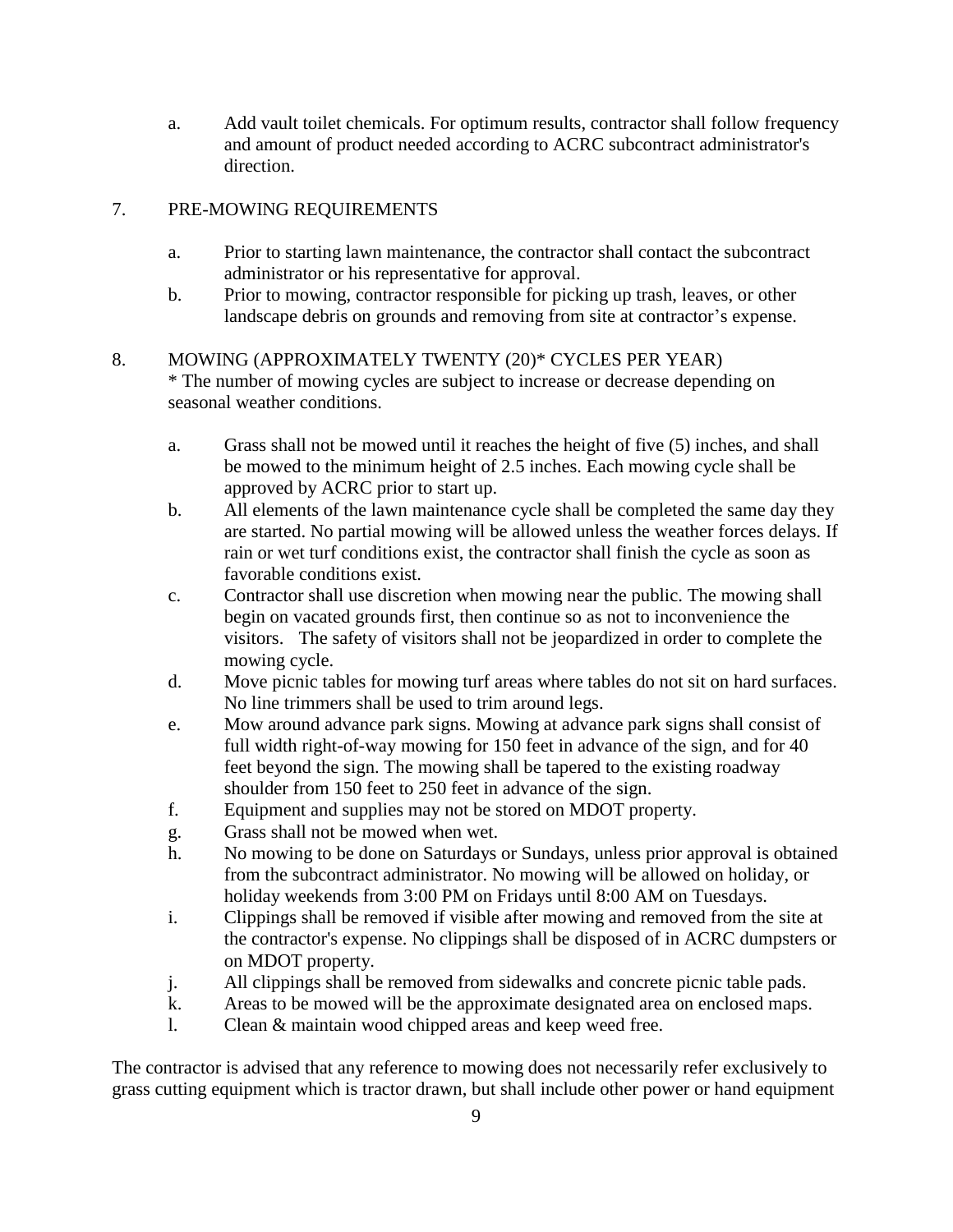as may be necessary to satisfactorily complete the work.

#### 9. GRASS TRIMMING

a. Trim grass around trees and fixed objects. Extreme care shall be used to prevent injury to MDOT fixed objects and trees.

#### 10. EDGING

a. Edge along all concrete surfaces every fourth mowing. Edging shall be no wider than 2 inches from edge of concrete to lawn surface. All edging debris shall be removed from the concrete surfaces and disposed of at the contractor's expense. No edging shall be disposed of in ACRC dumpsters or on MDOT property.

#### 11. SIDEWALK WEEDING

a. Contractor shall remove rooted vegetation by pulling or grabbing plants from all concrete or asphalt cracks, including sidewalks and picnic table pads. Removed debris shall be disposed at the contractor's expense. No weeding debris shall be disposed of in ACRC dumpsters or on MDOT property.

#### 12. BUILDING AND GROUNDS - SPRING AND FALL CLEANUP

- a. Contractor shall be responsible for the removal and proper disposal of leaves in spring and fall to maintain a neat appearance. All materials must be disposed off MDOT properties.
- b. Sweep building roofs in spring and fall to remove dirt, leaves, needles and sticks, etc.

#### **METHOD OF PAYMENT**

The contractor shall furnish an invoice, for services rendered for each month for their labor and equipment.

It shall be sent to:

Antrim County Road Commission P.O. Box 308 Mancelona, Michigan 49659-0308

The billing shall reference the appropriate subcontract number and shall contain, if applicable, adjustments for additions, deletions or change in service. ACRC will pay the billed amount monthly in accordance with the bid rate. Initial payment may be delayed due to processing requirements.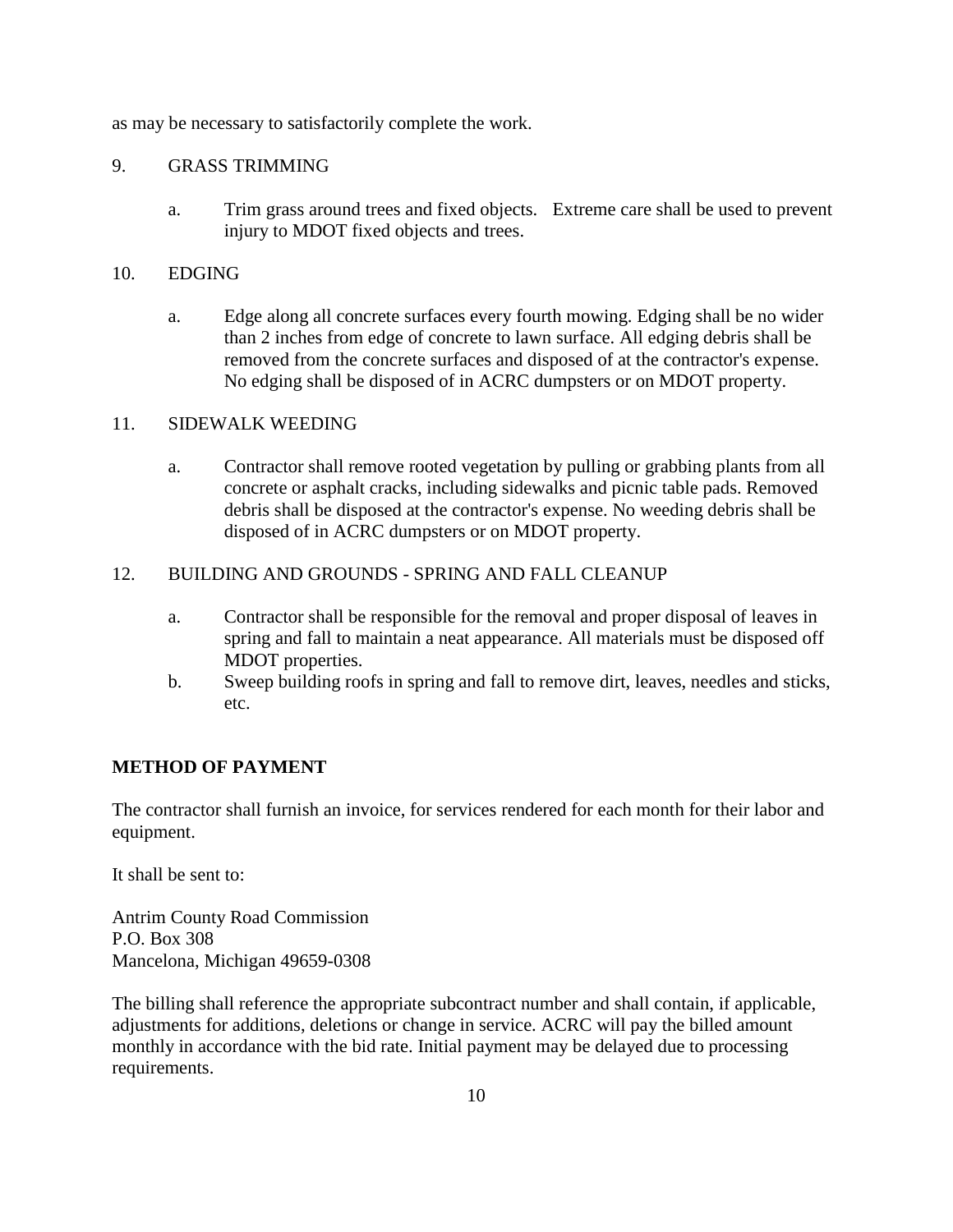### **INDEMNIFICATION**

The contractor shall indemnify and hold harmless the State of Michigan, its agents and employees, and the Antrim County Road Commission and its agents and employees, from and against all claims, damages, losses and expenses including attorneys' fees arising out of or resulting from the performance of the work, which includes all labor, material, and equipment required to produce the commodity, construction, and/or services required by this subcontract, provided that any such claim, damage, loss, or expense (1) is attributable to bodily injury, sickness, disease, or death; or to injury to or destruction of tangible property (other than the Work itself) including the loss of use resulting therefrom, and (2) is caused in whole or in part by any negligent act or omission of the Contractor, any Subcontractor, or anyone directly or indirectly employed by any of them or anyone for whose acts any of them may be liable, regardless of whether or not it is caused in part by a party indemnified hereunder.

In any and all claims against the State of Michigan or any of its agents or employees, or the Antrim County Road Commission or any of its agents or employees by any employee of the Contractor, or Subcontractor, anyone directly or indirectly employed by any of them or anyone whose acts any of them may be liable, the indemnification obligation under this Indemnification agreement shall not be limited in any way by any limitation on the amount or type of damages, compensation or benefits payable by or for the Contractor or any Subcontractor under workers' Compensation acts, disability benefits acts or other employee benefit acts.

The obligations of the Contractor or Subcontractor under this Indemnification agreement shall not extend to the liability of the State of Michigan, its agents or employees, or the Antrim County Road Commission, its agents or employees arising out of (1) the preparation or approval of maps, drawings, opinions, reports, surveys, change orders, designs or specifications, or (2) the giving of or the failure to give directions or instructions by the State of Michigan, its agents or employees, or the Antrim County Road Commission, its agents or employees provided such giving or failure to give is the primary cause of the injury or damage.

## **CONTRACTOR/SUBCONTRACTOR'S LIABILITY INSURANCE**

- 1. The contractor/subcontractor shall list the State of Michigan, its officers, agents, and employees, departments and commissions, and the Antrim County Road Commission, its officers, agents and employees, as ADDITIONAL INSUREDS ON ALL LIABILITY POLICIES REQUIRED FOR THE PERFORMANCE OF THIS CONTRACT/SUBCONTRACT.
- 2. Such insurance shall consist of:
	- a. Coverage should include Comprehensive General Liability, or Commercial General Liability; including Contractual Liability; XCU coverage where applicable; Automotive Liability where applicable; and Products and Completed Operations Liability where applicable.
	- b. Amounts: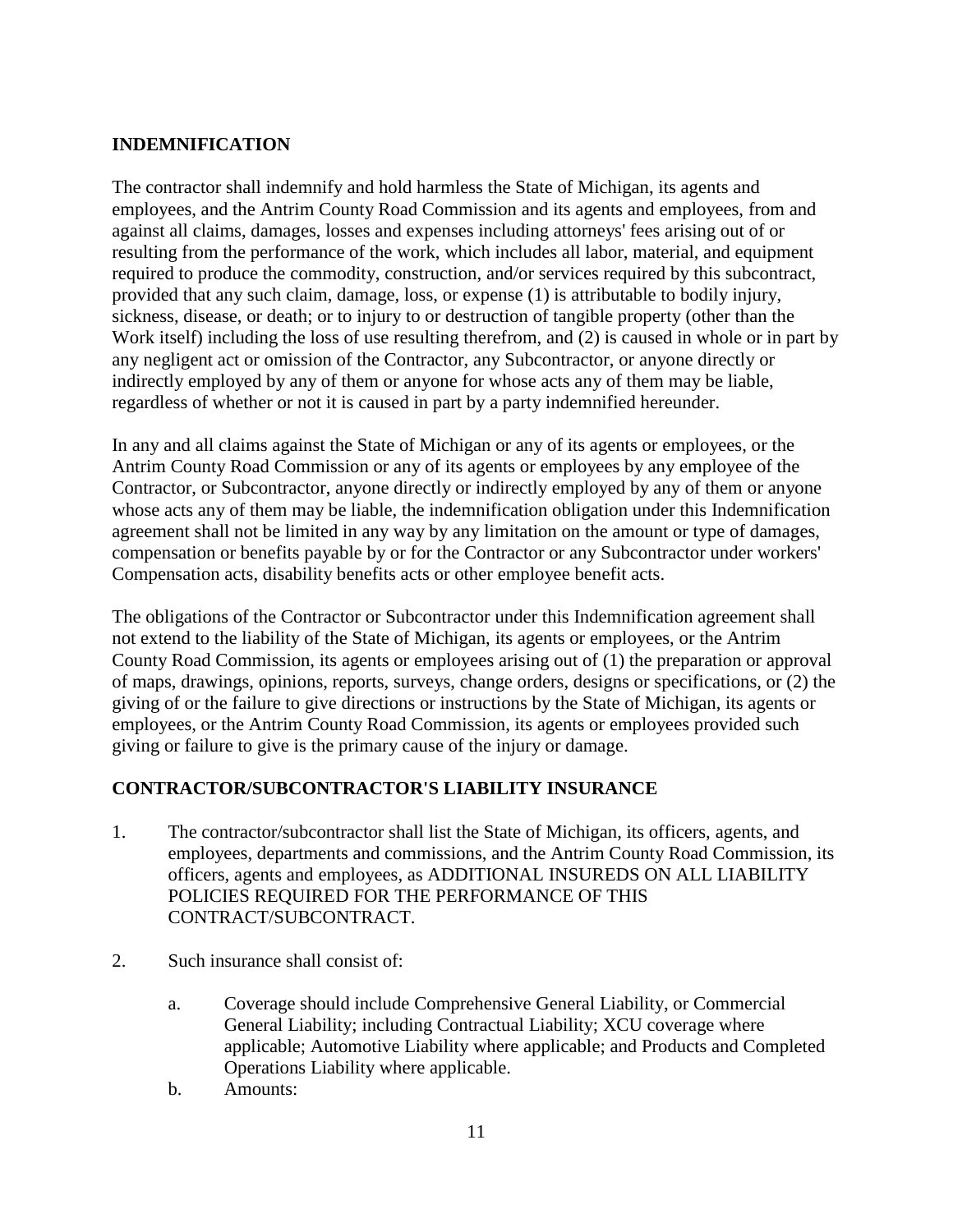- i. Workers Compensation Statutory coverage
- ii. Bodily Injury/Property Damage (CSL) \$500,000.00 each occurrence/\$1,000,000.00 annual aggregate.
- iii. Automobile Liability where applicable; \$100,000/each, \$300,000/accident.

## 3. NO WORK IS TO BE PERFORMED WITHOUT THE ABOVE POLICIES BEING CURRENTLY IN EFFECT.

- 4. Should the policy be cancelled or expire, all activities, authorized by the contractor/subcontractor shall cease and the authority to continue operating within the right-of-way is deemed of no effect pending reinstatement of such policy in conformity with the above.
- 5. Certificate of Proof of Insurance, the Acord form, identifying MDOT and ACRC as the certificate holder, with the above specified coverage, must be submitted within 10 days of notification of award.

Note: Notice of material change or cancellation SHALL be provided to the certificate Holder. Producers Disclaimer regarding failure to notify MDOT and ACRC of cancellation shall not relieve producer of any liability therein.

# **CANCELLATION OF CONTRACT/SUBCONTRACT**

CANCELLATION OF THE CONTRACT/SUBCONTRACT by the State or ACRC may be for a) default by the contractor/subcontractor or b) lack of further need for the service or commodity at the location named in the contract/subcontract. Default is defined as the failure of the contractor/subcontractor to fulfill the obligations of his/her quotation, contract/subcontract, or purchase order. In case of default by the contractor/subcontractor, the State or ACRC may cancel the contract/subcontract or purchase order immediately and procure the articles or services from other sources and hold the contractor/subcontractor responsible for any excess costs occasioned thereby. In the event the State or ACRC no longer needs the service or commodity specified in the contract/subcontract or purchase order due to program changes, changes in laws, rules or regulations, relocation of offices, or lack of funding, the State or ACRC may cancel the contract/subcontract or purchase order by giving the contractor/subcontractor written notice of such cancellation 30 days prior to the date of cancellation.